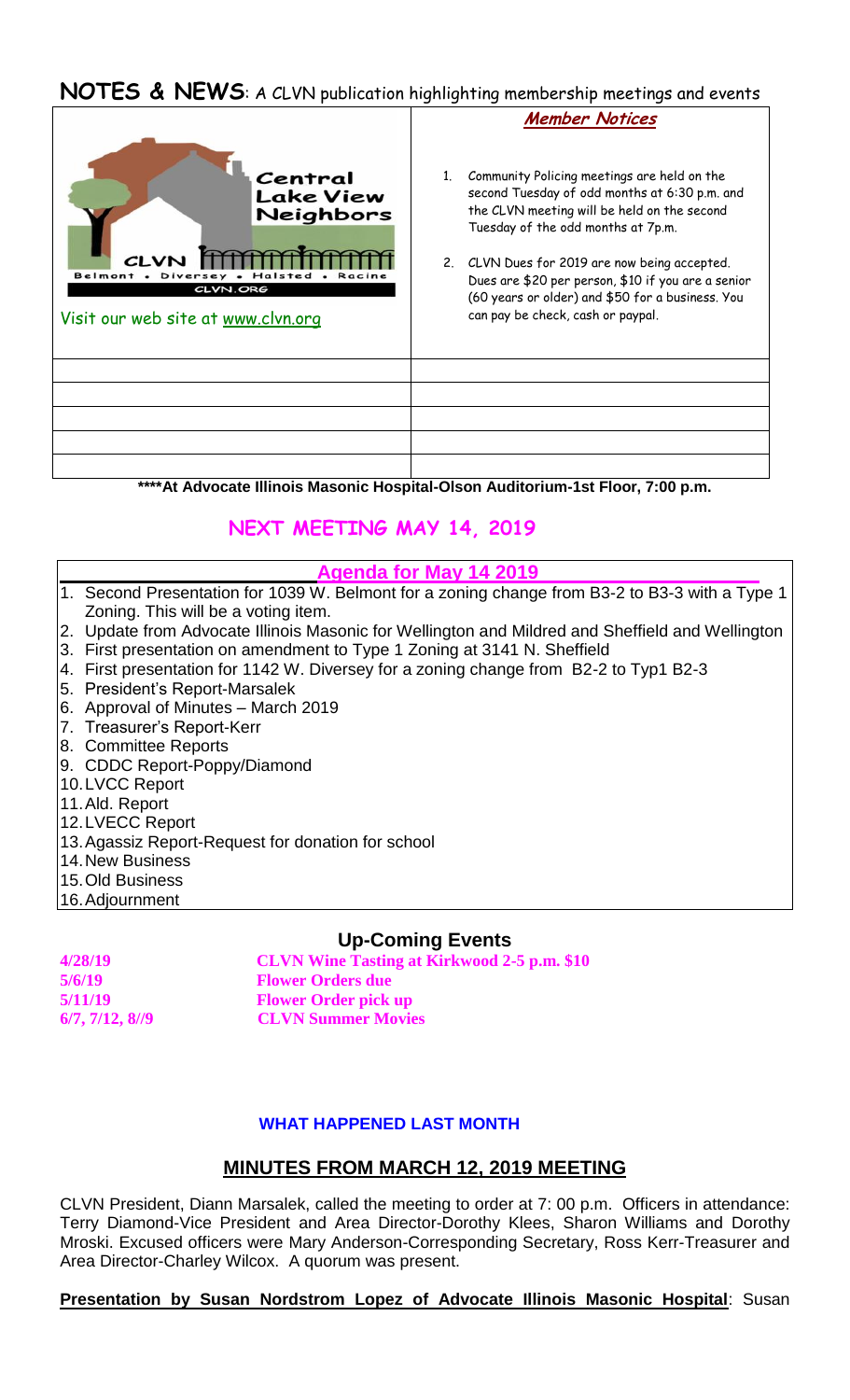Nordstrom Lopez presented on behalf of the hospital along with Jim Tracy. Also attending was Jim Kokaska the representative from Advocate for design and construction. Aurora Health Care merged with Advocate and now they have several hospitals in Illinois and out of state. Advocate Illinois Masonic was rated a top 100 hospital and also a top teaching hospital. The hospital is proud of its Lake View roots including a 1980's inpatient AIDS unit. Also the hospital has been mentioned in movies and books. The Center for Advanced Care has fit in nicely for the neighbors on Barry and the hospital receives compliments on the green space on the Barry campus. The hospital still intends in the future to build above the Center for Advanced Care which could be 5 stories added to the existing building. Other projects the hospital will be working on in the immediate future are demolishing the building at Wellington and Mildred. The intent is to replace this building with office space. The set-backs for a new building would be 7 feet off Mildred and 3 feet of Wellington. There is a parking shortage on the campus. Currently the hospital offers a shuttle bus for parking at 2 remote locations. A new parking study will be done. The hospital has purchased the 2 pieces of property just west of the el on Wellington on the north side of the street which will be razed. The hospital intends to build a new parking facility on the existing gravel lot at Wellington and Sheffield. The proposed parking deck could be several stories in height and have space for hundreds of cars. Also the hospital is looking to raze the building on the west side of Wilton between Barry and Nelson. The hospital is interested in expanding the area with a horizontal building for more outpatient surgery. Currently, the hospital has many rooms that are set up for 2 patients. The rooms are limited in ADA accessibility. There is no space in the existing buildings which range from being built in 1908 to 1970. The hospital must decide if the buildings are worth renovating or demolish for a new building to meet the needs of the hospital. The plan of the hospital is to start with the demolition of the former Criticos building at Wellington and Mildred which could take 12-15 months to raze and build. The hospital will return to our May meeting to give us updates.

**Presentation for 1039 W. Belmont:** The owner of the property, Sanjeev Karmacharya, and the attorney, Tom Moore, made a first official presentation. The owner of the property is the proprietor of Cumin restaurant in Wicker Park. They are seeking a zoning change form B3-2 to B3-3. Under the current zoning the owner needs about 25 feet more so will seek a zoning change. He is proposing to raze the existing building, formerly Mi Tierra, and build a 4 story building. The first floor would house an Indian restaurant with the second floor housing a banquet room and office space. The third floor would house apartments and the  $4<sup>th</sup>$  floor (penthouse) would be the living space for the owner. Mechanical units would be located on the roof closer to the rear or alley side of the building. The hours of operation would be weekdays from 11:00 a.m-2:30 p.m., they would close for a few hours, reopening with dinner from 5:00 p.m.-10:00p.m. There would be no live music. Three parking spaces are located in the rear of the building. The area for the trash would be enclosed in the rear of the building. Deliveries would be in the rear of the building and the owner seeks to apply for a loading zone in front of the building on Belmont. Maureen Martino, from the LVECC, was happy to see the restaurant coming to Belmont and views it as a destination spot. She asked the owner why he is not applying a for an amusement license. The owner at this point indicated he was not interested in this and CLVN also prefers we see the operation of the business before any discussions on this item occur. This has also been the practice of the alderman's office to wait a year for the business to run and revisit and new requests. Tom Moore filed the application for a zoning change. The next city council meeting is March 13, 2019. The next CLVN meeting is May 14, 2019 in which the second presentation would be made. Prior to demolition baiting for rats will be done.

**Ald. Report**: Jessup reported the Annual Wrigley Meeting will be held on March 21, 2019 at 6p.m. at a new location-inter American School on Waveland. Early voting will be held at the 19<sup>th</sup> District Police station instead of the Merlo library which is closed for renovations. In March there were 379 officers assigned to the 19<sup>th</sup> District. Potholes are being addressed. There are forms for seniors to get reductions in the sewer and water fees. The City Clean and Green is April 27, 2019. A paper/document shredding event will occur on March 30, 2019 at the alderman's office. Jessup passed out free Brookfield zoo passes compliments of Commissioner Gainer. There is telecommunications work on the 1000 block of Wolfram.

**Presentation on Bountiful Bench on Barry**: Dan Murphy presented and thanked CLVN for the opportunity to address the members. Also thanks were given to Ald. Tunney for the sculpture program. The artist would like to donate the piece to the current site but needs to cover her production cost. The artist has formed a go fund me page to raise funds to cover the production cost for the piece of art work. Also they are offering brick pavers for purchase to defray the cost. The pavers cost \$150 for 4x8, \$400 8x8, \$1000 for 12x12. You can also use clip art or they will work with you for artwork. The pavers are a great way to remember a loved one or be a part of a historic time. They need to raise \$35,000.00. On June 21 there will be a celebration at the site to raise funds. Currently they have raised \$2000.00. They have 1 year to raise the funds. James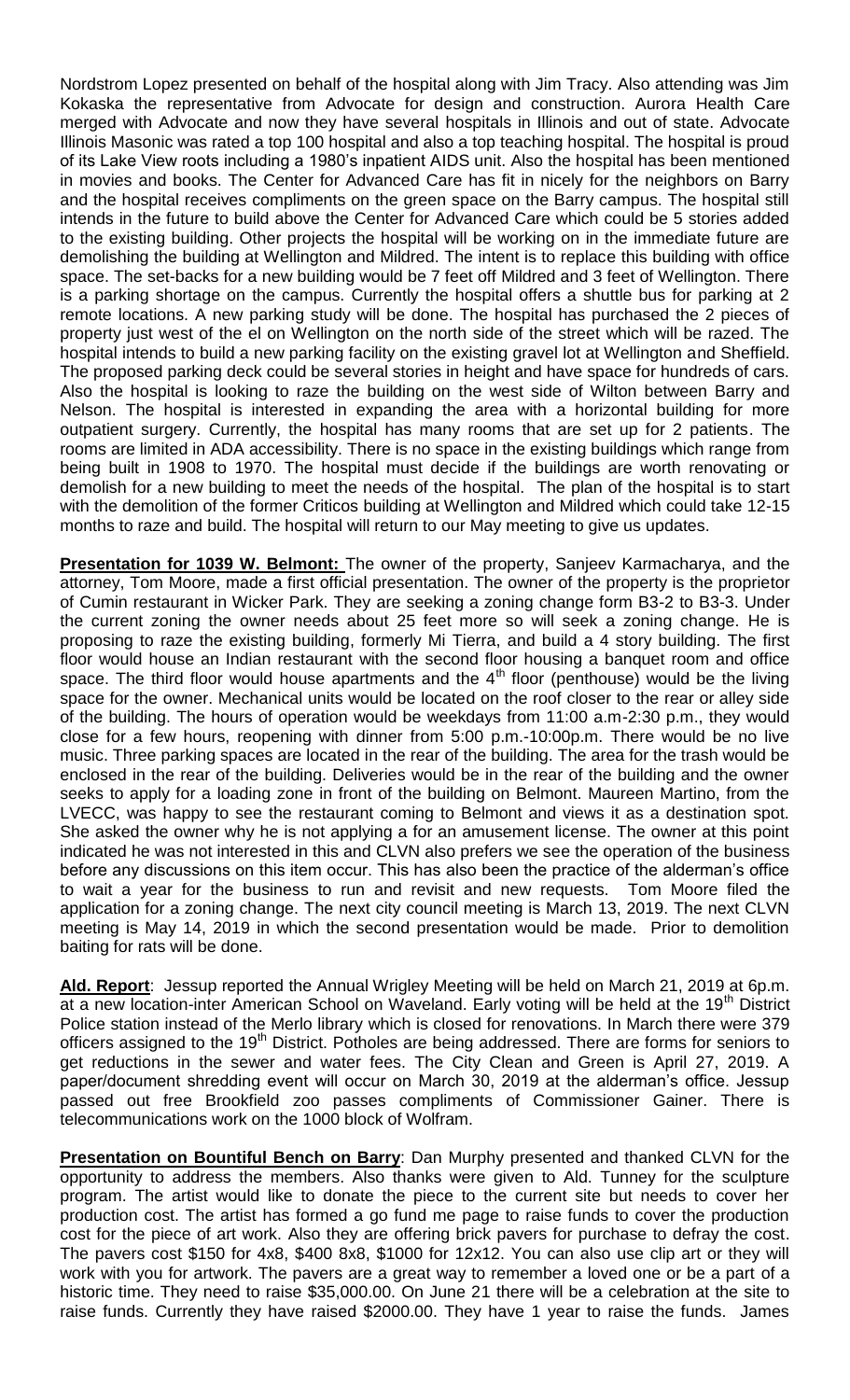Kink made a motion which was seconded by Marie Poppy to approve CLVN purchase a paver for \$500.00. The vote was unanimous. Please let your neighbors and friends know about this effort.

**President's Report:** The Community Policing and CLVN meetings for 2019 will be May 14, July 9, Sept.10 and Nov. 12. Marsalek reminded members that CLVN dues for 2019 are now being accepted were due January 1, 2019. You can pay on paypal or send to our Treasurer. On March 14 from 6-8 p.m. the 19<sup>th</sup> District will hold a planning meeting for the District at 924 W. Buena. Ald. Tunney will hold a shredding event on March 30 from 9 a.m. till noon at 3223 N. Sheffield. The CLVN Wine Tasting will be held on Sunday April 28, 2019 at Kirkwood from 2-5 p.m. The CLVN Flower Sale will have orders due on May 6, 2019 and pick up May 11, 2019 at Agassiz. Our summer movies are scheduled for June 7, July 12 and August 9. Watch for emails for planting season to start in late April and early May for the CLVN corners. Also we hope to have a membership drive in April. We will hold a neighborhood clean up in April. The Cubs opener is April 8, 2019. Adam Winters, a new aide to Congressman Quigley, was introduced.

**Treasurer's Report**: Marsalek reported for Kerr. The account balance for all our accounts is \$20,950.19. Income from January to March was from memberships and interest. We have 104 paid members of which 15 are business members, 52 seniors and 37 standard memberships.

**Approval of November 13, 2018 and Jan. 2019 Minutes**: A motion was made by Terry Diamond to approve the minutes from Nov. 2018 and Jan. 2019 which was seconded by Karen Gaus. The motion passed unanimously.

**Planning & Zoning Committee Report:** Poppy reported the committee is reviewing the request for 1039 W. Belmont and will address the hospital proposals. A single family home is being built on the 1100 block of Wolfram.

**CDDC Report**: Poppy reported the CDDC meeting was held on January 23, 2019. Transit oriented developments (TOD) will be expanded to now include busy bus lines and not just the EL. TOD must be in a B or C -3 areas and not on residential zoned streets with R5 and below zoning. Bus lines along Ashland, Lake Shore Drive and Sheridan Road are now TOD (transit oriented development) designated areas.

The Cubs are working with the Alderman, residents and City attorneys on the operation of the Blue Parking lot/player's lot (located next to the Fire Station on Waveland). Last season there were complaints from residents on the operation and condition of the parking structure. Changes that will be made included a landscape barrier between the residents and the lot, a canopy vs. a tent and the canopy will be moved away from the property line.

In Southeast Lakeview meetings continue with the residents and the alderman regarding the landmarking of 65 homes. While the designation does place some restriction on what can be done to the property (particularly the façade) there are also incentives to assist property owners who invest in preservation of such properties. Given the demand for density in the community this process with preserve the beauty and character of the neighborhood as well as a bit of Chicago history.

The art project for the Diversey CTA station on the north side of the street is slotted to be completed by the end of year 2019. The approved art project will be shared with CLVN in the coming months. The next CDDC meeting will be held on March 27, 2019.

**LVCC Report:** Klees reported LVCC held a successful Aldermanic Forum which was well attended. The Cubs announced Dead and Company for a concert at Wrigley. Billy Joel is not returning this year. Construction at Wrigley is in its  $5<sup>th</sup>$  year. The red line station at Addison will be temporarily closed. LVCC is looking for individuals to be institutional and residential Board members. The next meeting is April 4, 2019.

### **Lake View East Chamber of Commerce**: No report

**Chicago Cubs**: No Report. Marsalek reminded the membership that opening day is April 8, 2019 so watch for parking restrictions around Wrigley.

#### **Agassiz School report:** No report

### **Old Business**: None

**New Business**: Poppy suggested we revisit the zone 383 parking hours as the hospital is proposing parking lots and many of the employees are parking on the street.